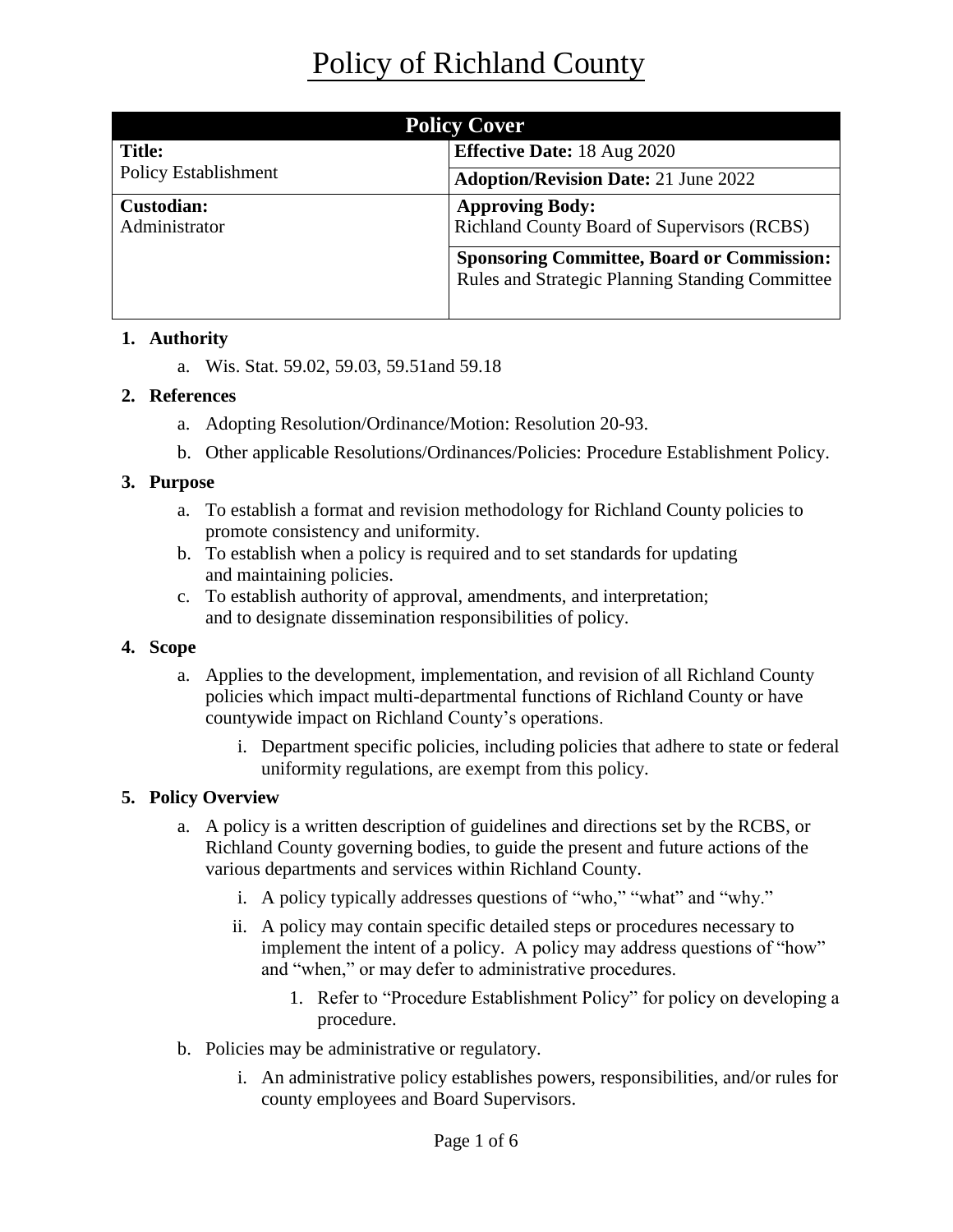# Policy of Richland County

- ii. A regulatory policy establishes rules or orders having the force of law.
- c. Policies shall provide for the exercise of judgment and discretion.

# **6. Policy Performance**

- a. All future Richland County policy development and revisions shall comply with this policy upon the effective date of the policy.
- b. The quantifiable performance indicator for this policy is one-hundred percent (100%) compliance for all new and/or revised Richland County policies with exception as described 4(a)(i).

# **Policy Content**

## **7. Policy Format and Standards**

- a. All policies shall have the same format as set forth in this "Establishment Policy." i. Format shall not include all capital letters or underlines.
- b. Each policy shall contain the following sections: 1) Policy Cover; 2) Policy Content; 3) Attachments; and 4) Revision History.
- c. Each policy shall contain the following components in a table format as part of the "Policy Cover":
	- i. A "Title" that provides a brief description of the policy.
	- ii. An "Effective Date" that states the date the policy took effect.
	- iii. An "Adoption/Revision Date" that states when the policy was most recently adopted or revised.
	- iv. A "Custodian" that states a position of employment who is responsible to review and/or update the policy when needed, post and disseminate changes, and provide administrative interpretation on the policy.
	- v. An "Approving Body" that states which Richland County committee, board or commission shall initially approve the policy before the policy takes effect.
	- vi. A "Sponsoring Committee, Board or Commission" that states which Richland County committee, board or commission is delegated with jurisdiction and authority to make amendments to the policy, or defer to the Richland County Board when such changes are determined to be beyond the purpose of the original policy, or beyond the authority of the sponsoring committee board or commission, or as desired by a simple majority vote of the sponsoring committee, board or commission.
- d. Each policy shall contain the following components in a numbered format on the first page of the policy as part of the "Policy Cover":
	- i. An "Authority" section that states the state and/or federal law that supports the policy creation.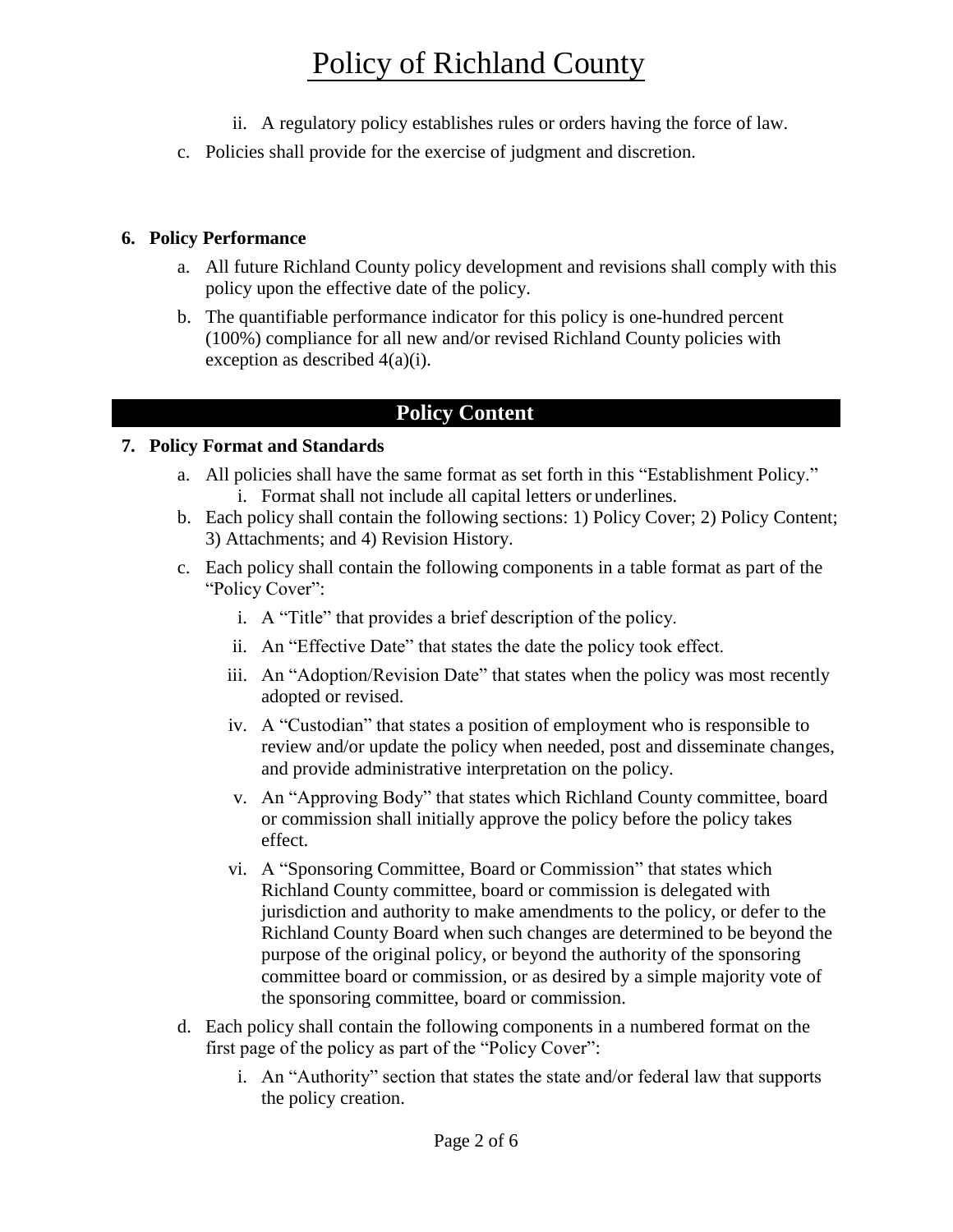# Policy of Richland County

- ii. A "References" section that states:
	- 1. The resolution number, ordinance number, and/or meeting minutes stating the committee, board or commission and date;
	- 2. The date when the action was taken to approve the policy; and
	- 3. Related resolutions, ordinances, meeting minutes, and/or policies which are related to policy, or may have impacts on the policy.
- iii. A "Purpose" section that states the intent of the policy.
- iv. A "Scope" section that states what and who the policy applies to.
- v. A "Policy Overview" section that gives context to the need for the policy.
- vi. A "Policy Performance" section that states policy expectations and quantifiable performance indicator(s) to gauge the effectiveness in achieving the policy purpose.
- e. Each policy shall contain a "Policy Content" section that provides details of direction and guidance for current and future action.
	- i. A policy may contain specific, detailed steps or procedures necessary to implement the intent of a policy, or may defer to administrative procedures.
		- 1. Refer to "Procedure Establishment Policy" for policy on developing a procedure.
- f. Each policy shall contain an "Attachment section that lists all attachments that are referred to in the policy itself. Referred to attachments shall be attached to the policy under "Policy Attachments".
- g. At the end of the policy, a "Revision History" table shall be included that tracks historical changes to the policy by tracking: 1) the adoption or revision date; 2) an overview/summary of the adoption or revision language; and 3) the resolution, ordinances, and/or meeting minutes when action was taken to approve the adoption or revision.
- h. Depending on the length and complexity of the policy, the policy may contain other components (i.e. table of contents, definitions, etc.) that are deemed appropriate by the custodian, approving body or sponsoring committee, board or commission.
- i. If a section or component does not warrant an entry, state "n/a" or "not applicable".
- j. Each policy shall include page numbers in the footer.

#### **8. Policy Process**

- a. A policy shall be established or revised when:
	- i. Directed by the RCBS.
	- ii. Required by state and/or federal law.
	- iii. Requested by an elected official or Richland County employee and approved by RCBS or other Richland County committee, board or commissions, in accordance with the board rules.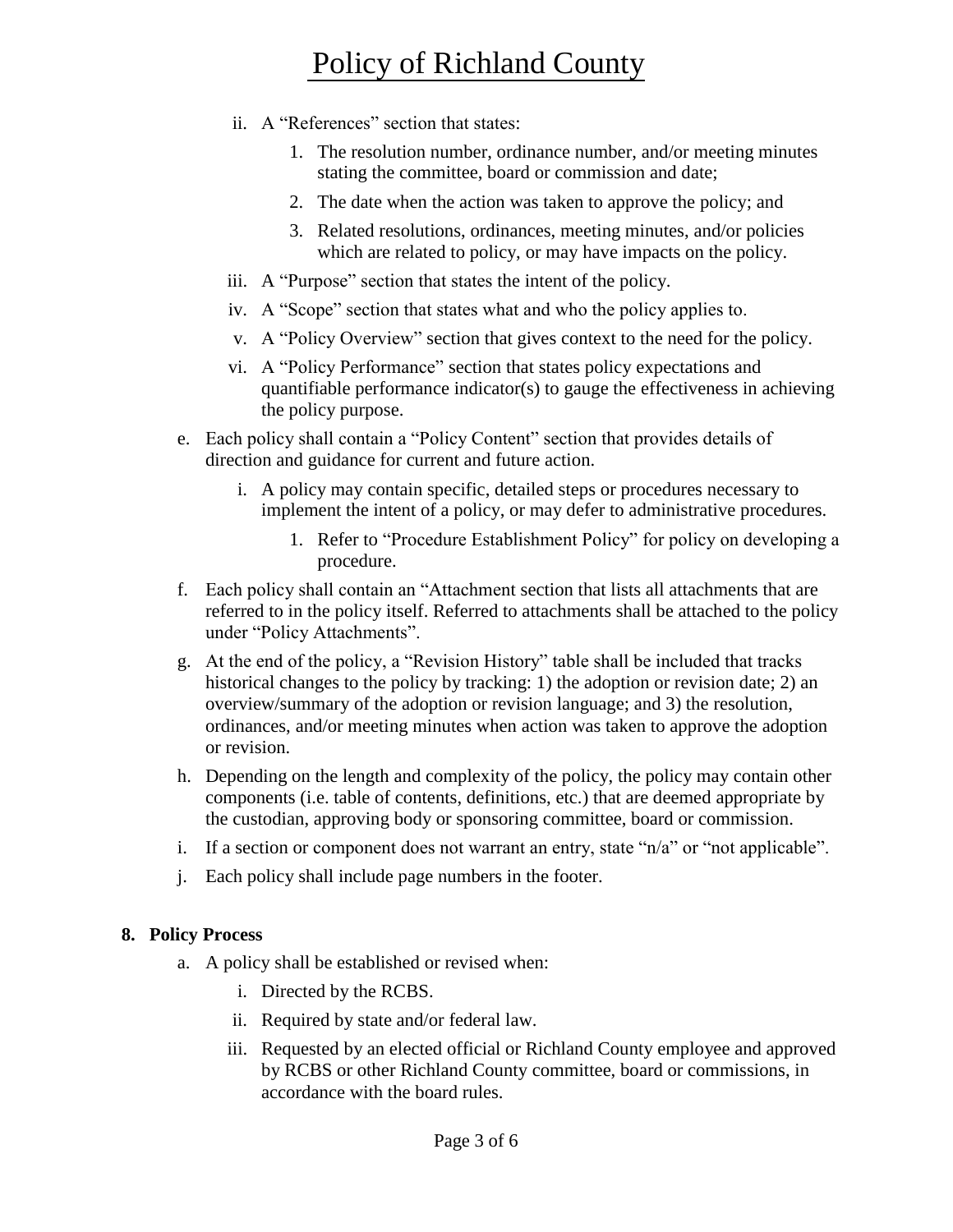- b. All policies that apply to all Richland Countywide operations shall be initially approved by the RCBS.
- c. All policies that are specific to certain operations and/or departments may be initially approved by the responsible committee, board or commission provided they are not in conflict with established county policy, ordinance, or state and federal regulations.
- d. Each policy shall be assigned to a custodian designated with the following administrative authorities and responsibilities.
	- i. The custodian shall update the assigned policy as needed.
	- ii. The custodian shall, at a minimum, review the assigned policy annually.
	- iii. The custodian shall be responsible for properly posting and disseminating policy and changes with notification given to the County Board.
	- iv. The custodian shall be responsible for administrative interpretation of the policy, and will confer the County Administrator and Corporation Counsel on contended issues.
	- v. The custodian may make non-substantial changes to the policy such as typos or formatting with notification given to the sponsoring committee, board or commission.
	- vi. The custodian shall review and approve all administrative procedures in support of the policy.
- e. Prior to adoption or administrative revisions of policies, the County Administrator and Corporation Counsel shall review and make recommendations concerning the policy. The proposed policy shall be submitted with the "Policy Review Form" as set forth in Attachment A for review and approval, when originating outside the Administrator or Corporation Counsel Office
- f. The policy custodian shall be responsible for preparing materials and presenting the policy for approval to the responsible committee, board or commission with assistance from the County Administrator, County Clerk, and Corporation Counsel.
- g. Once policies are approved, all policies shall be maintained by the policy custodian with copies furnished to the County Clerk's Office and the County Administrator.

### **9. Attachments**

a. Attachment A – Policy Review Form

| <b>Revision History</b>          |                                         |                                    |
|----------------------------------|-----------------------------------------|------------------------------------|
| <b>Adoption/Revision</b><br>Date | Overview of<br><b>Adoption/Revision</b> | <b>Adoption/Revision Reference</b> |
| 18 Aug 2020                      | Original                                | Resolution 20-93                   |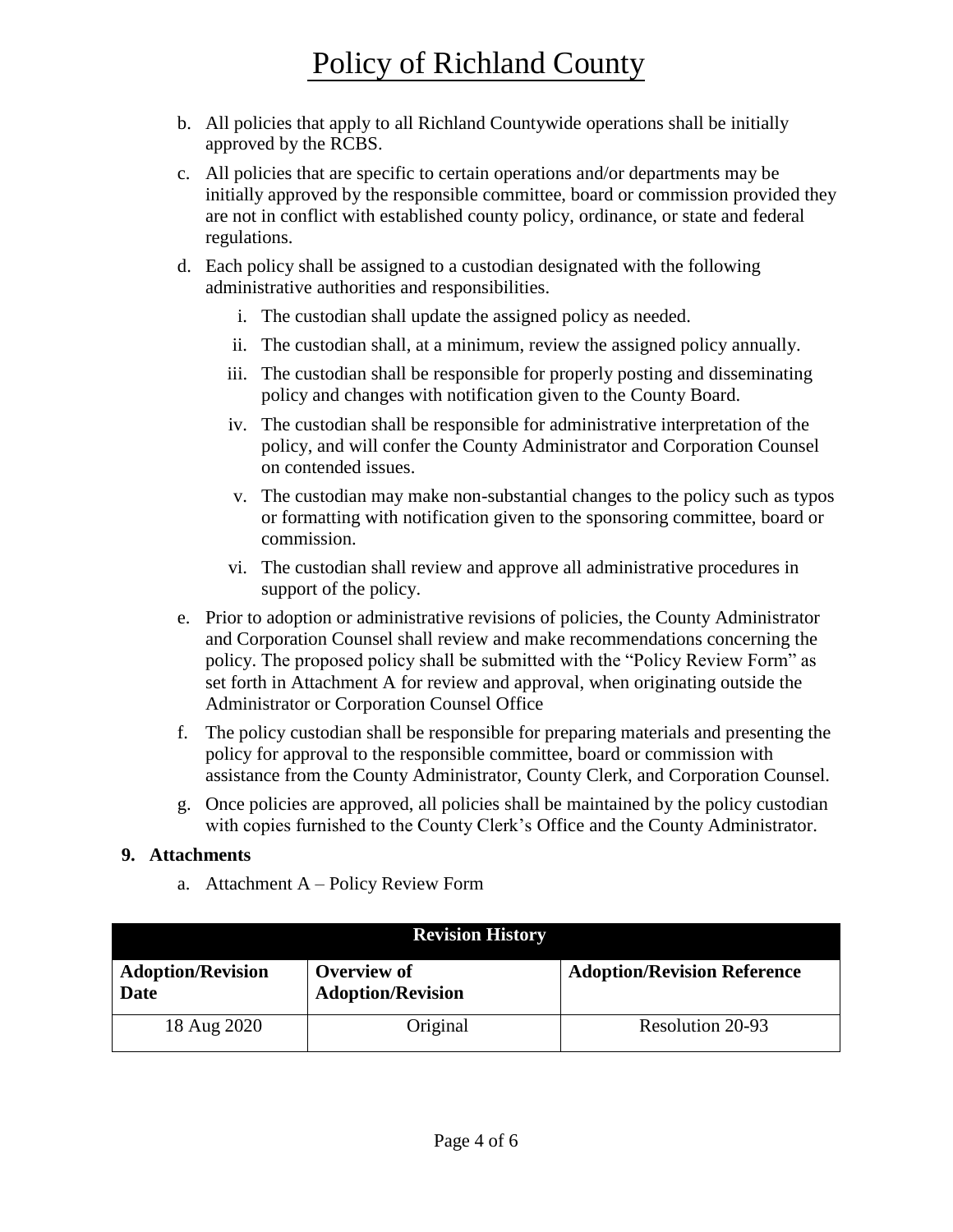| 21 June 2022 | Changes in authority of<br>supervisory Committee and<br>Policy Custodian | Resolution 22-66 |
|--------------|--------------------------------------------------------------------------|------------------|
|--------------|--------------------------------------------------------------------------|------------------|